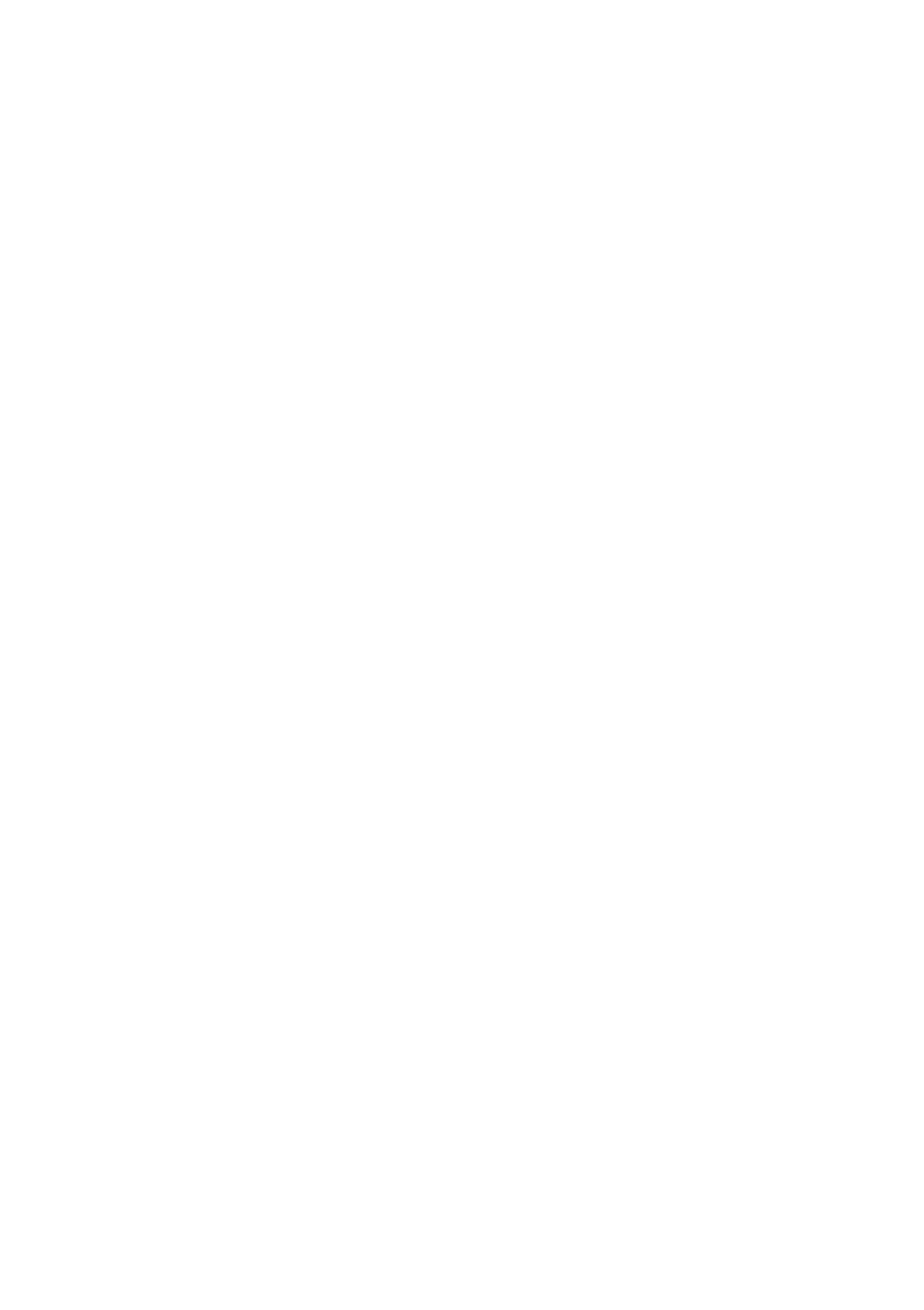

# AFRICAN CHARTER ON STATISTICS

**Adopted by** by the 12<sup>th</sup> Ordinary Session of the assembly

Addis Ababa, Ethiopia - 4th February 2009 Entered into force on 8th February 2015

> **AFRICAN CHARTER** on Statistics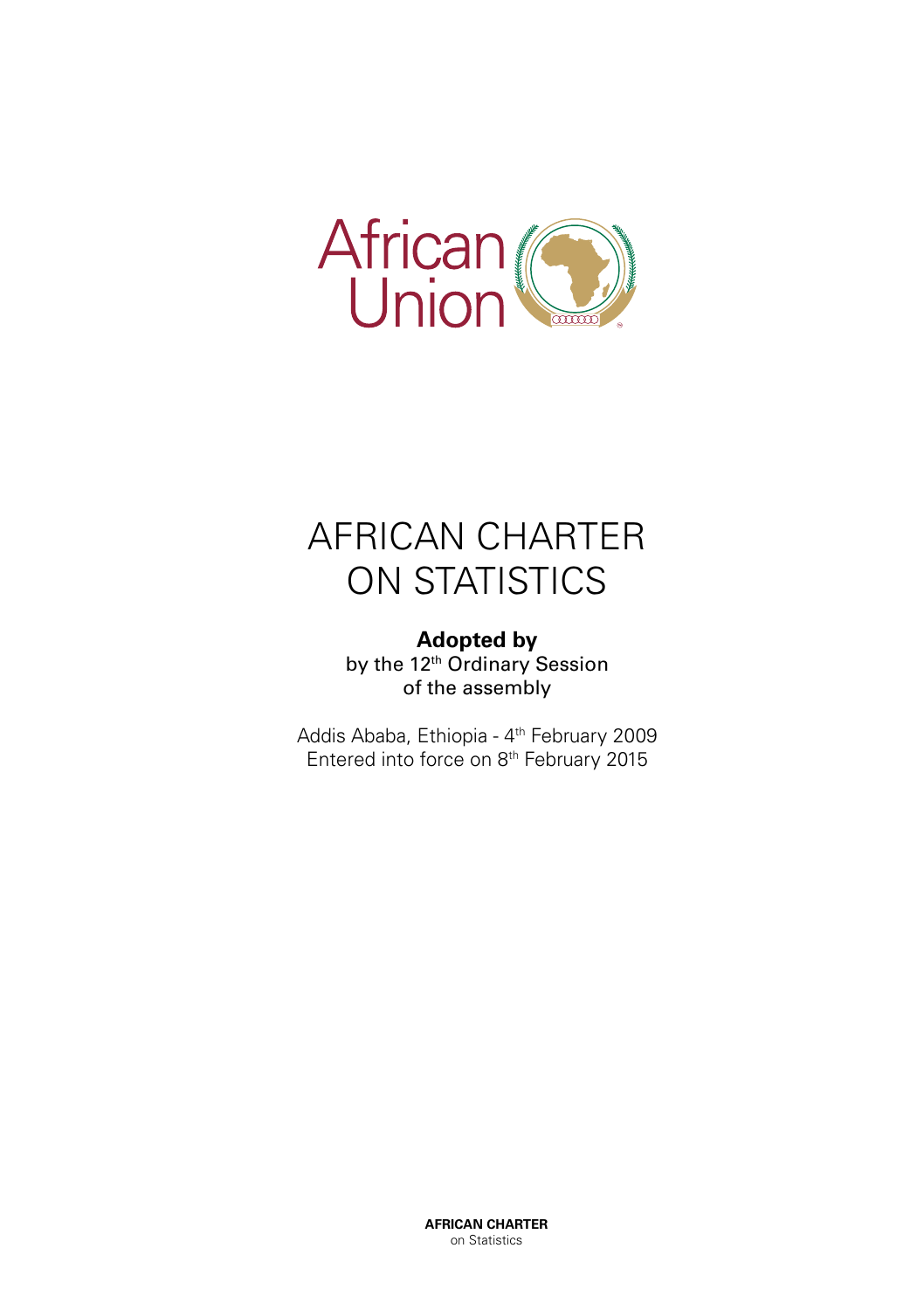# PRFAMBLE **N**

We, Member States of the African Union,

**CONSIDERING** the Constitutive Act of the African Union (AU) adopted in Lomé, Togo, on 11 July 2000;

**GUIDED** by Member States' unambiguous and shared vision on the Treaty Establishing the African Economic Community adopted in Abuja, Nigeria, in 1991, with the aim of promoting economic, social, cultural and self-sustained development, as well as integration of African economies;

**CONVINCED** of the need to speed up the process of implementation of the aforesaid Treaty;

**AWARE** that the decisions and new policy quidelines of the African Union for accelerating Africa's integration process, and the commitments to implement development programmes and combat poverty should be based on clear evidence and therefore require a robust statistical data system which provides reliable, comprehensive and harmonized statistical information on the continent;

**CONSIDERING** that statistical information is vital for decision-making by all components of the society, particularly policy markers as well as economic and social players, and is therefore essential for the continent's integration and sustainable development;

**AWARE** of the need to enhance coordination of statistical activities in the continent;

**NOTING** that public confidence in official statistical information is premised, to a large extent, on respect for basic democratic values and principles;

**NOTING ALSO** that the quality of the official statistical information available to public administrations and other activity areas largely depends to a large extend on effective collaboration between statistical data providers, producers and users;

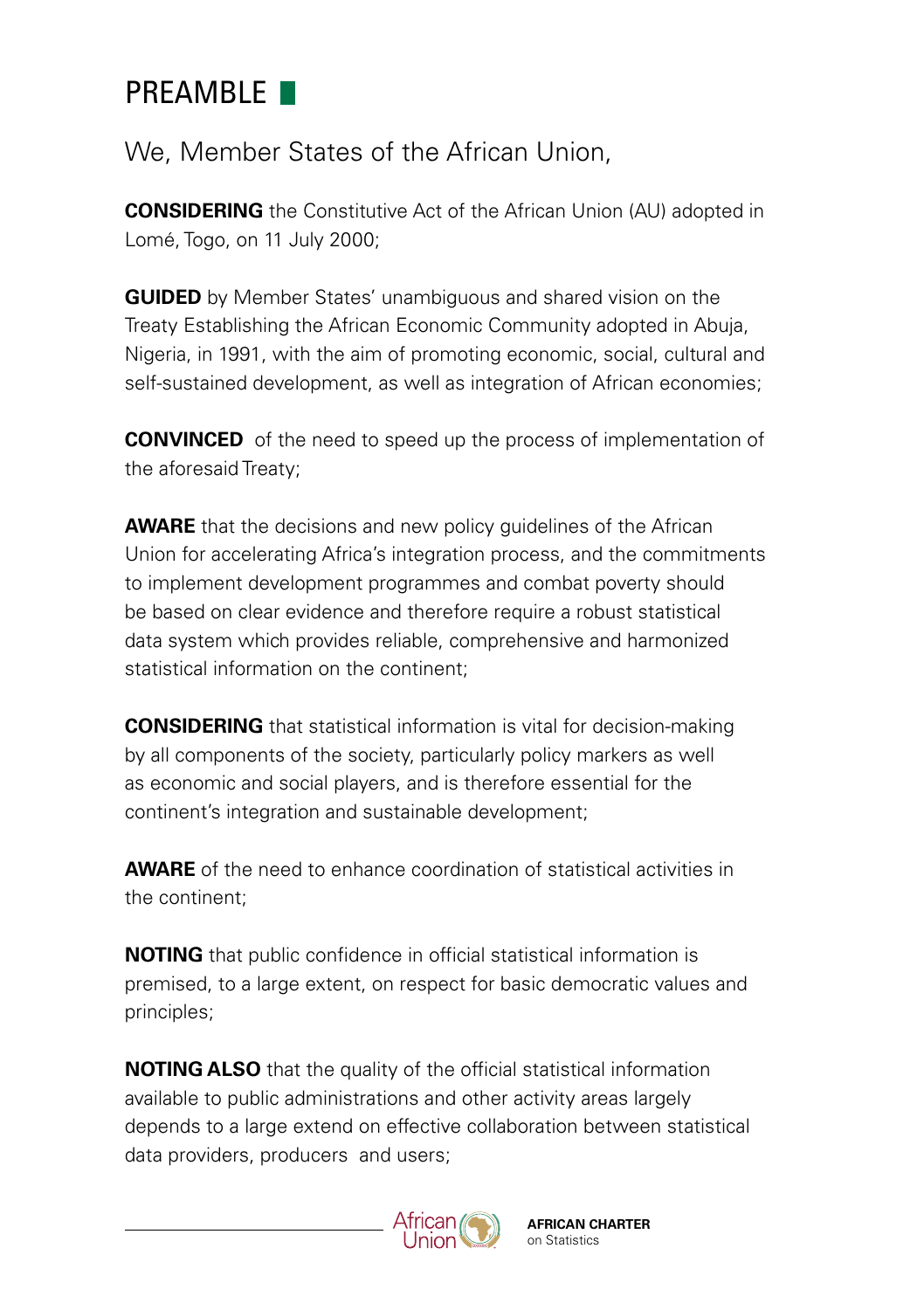**NOTING FURTHER** that the professional and social responsibility as well as the credibility of African statisticians demand not only technical skills and capacities, but also respect for the fundamental principles of official statistics, professional ethics and good practices;

**RECALLING** the adoption of the Addis Ababa Plan of Action for Statistical Development in Africa by the Conference of Ministers in charge of Social and Economic Development in Addis Ababa, Ethiopia, in May 1990;

**RECALLING ALSO** the United Nations Statistical Commission's Resolution on the Fundamental Principles of Official Statistics adopted in April 1994;

**REFERRING** to the professional code of ethics adopted by the International Statistics Institute (ISI) at its 45th session in August 1985;

**RECALLING** that adoption and the implementation of international standards, norms and concepts are essential for making comparisons between countries, and thus constitute a prerequisite for the production of comparable statistics at continental level;

**RECALLING ALSO** that the majority of countries have acceded to the International Monetary Fund (IMF) General Data Dissemination System (GODS) or to the Special Data Dissemination Standard (SODS), and the standards regarding the Data Quality Assessment Framework (DQAF) as defined by the IMF;

**RECALLING FURTHER** the Declaration on good practices in technical cooperation in statistical matters adopted by the United Nations Commission for Statistics during its session of March 1999;

**REFERRING** to the Paris Declaration on development aid effectiveness adopted in March 2005;

**APPRECIATING** the initiatives already undertaken by various concerned statistics organizations at national, regional and international levels for statistics development, particularly the strengthening of national



**AFRICAN CHARTER** on Statistics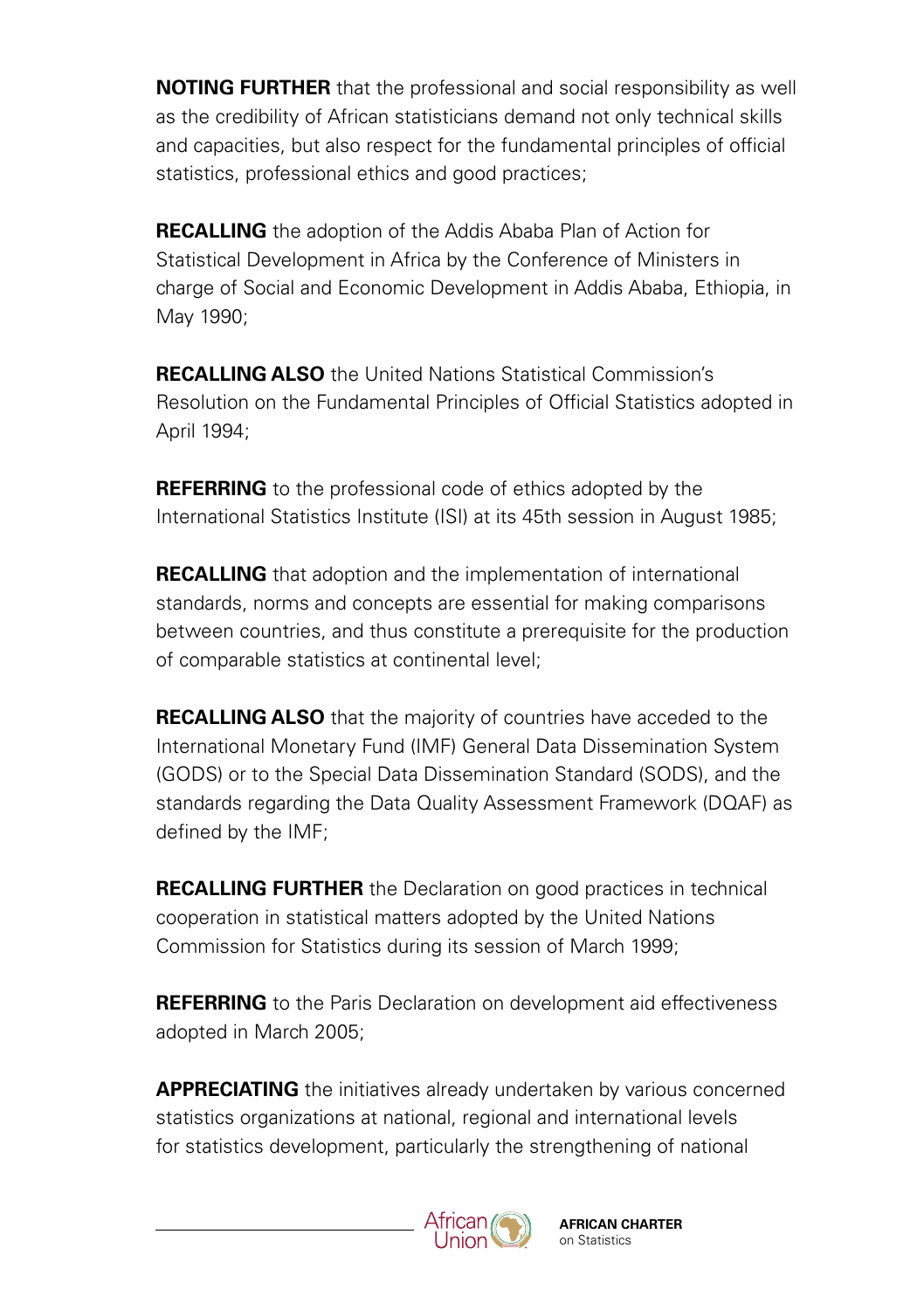legislations; adoption and implementation of National Strategies for Development of Statistics (NSDS) for the conduct of statistical activities; the development of harmonized statistical tools by the Regional Economic Communities (RECs); the adoption in 2007 of the Regional Strategic Reference Framework for Statistical Capacity Building in Africa (RRSF) by the Conference of African Ministers of Finance, Planning and Economic Development and the establishment of the Statistical Commission for Africa (STATCOM-Africa) in 2007;

**APPRECIATING ALSO** the efforts undertaken to enhance the independence and status of statistics institutes and to secure appropriate stable financing for statistical activities according to the Third Edition of the United Nations Handbook of Statistics Organizations adopted in 2003;

**RECALLING** the resolutions of the African Symposium for Statistics Development held, respectively, in Cape Town in January 2006, and in Kigali in January 2007;

**RECALLING** the Decision adopted by the Executive Council of the African Union in Addis Ababa, Ethiopia, in January 2007 on elaboration of an African Charter on Statistics;

**COMMITTED** to promoting decision-making based on statistical information and to fostering statistical capacities on the continent;

**RESOLVED** to put in place a common legal framework for statistics development on the African continent.

**HAVE AGREED** as follows:

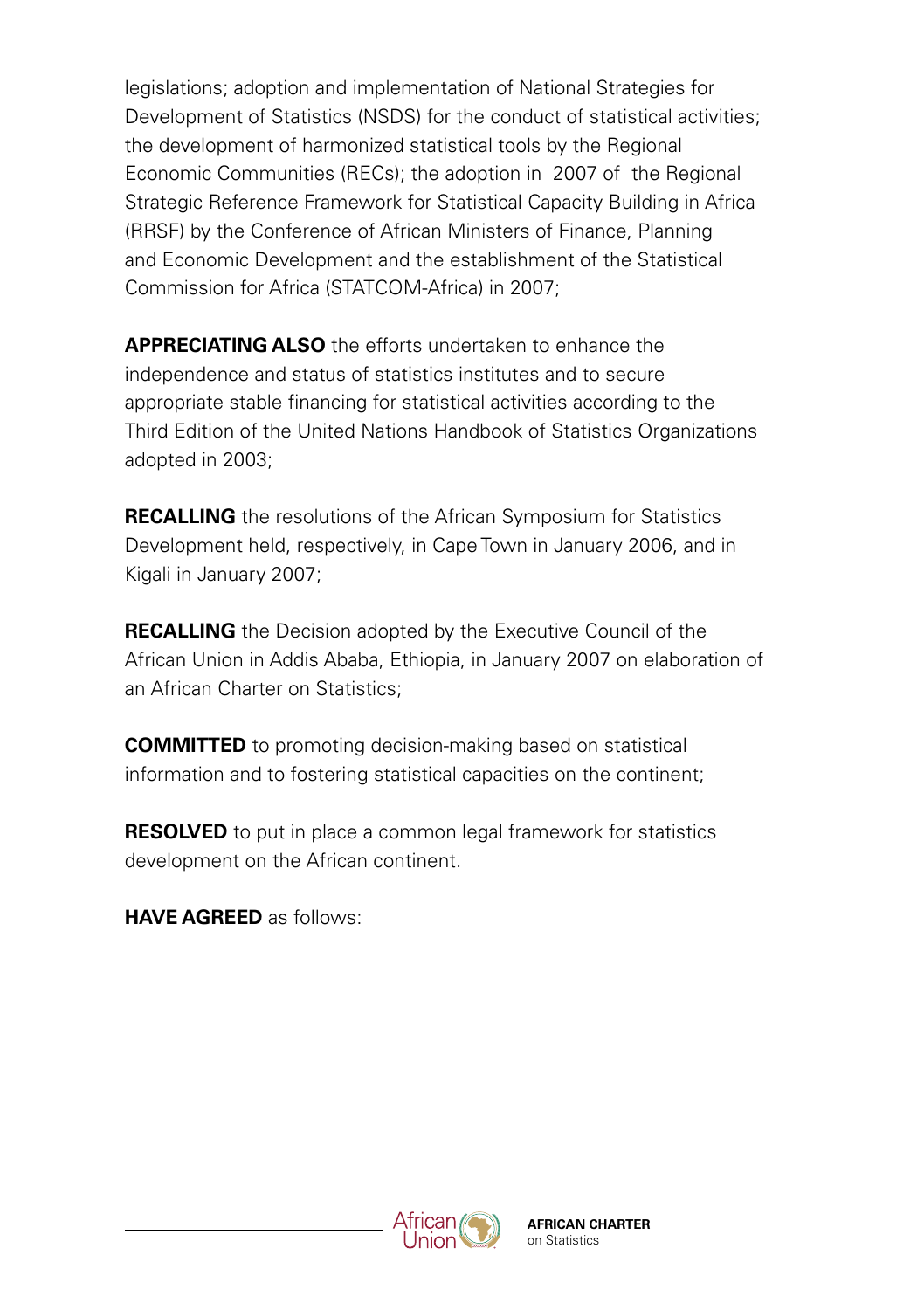# PART I **GENERAL PROVISIONS**

# CHAPTER I **DEFINITIONS**

### **Article 1 DEFINITIONS**

For the purposes of this Charter, the following definitions will be understood:

**"Assembly",** the Assembly of Heads of State and Government of the African Union;

**"African Statistical System (ASS)",** the partnership composed of national statistical systems (data providers, producers and users, statistics research and training institutes and statistics coordination bodies, etc.), statistics units in the Regional Economic Communities (RECs), regional statistics organizations, regional training centres, statistics units of continental organizations and coordination bodies at continental level;

**"African Statistician",** any statistics professional or researcher involved in the collection, production, analysis and dissemination of statistical data within the African Statistical System;

**"African Statistics",** all statistical information required to formulate monitor and evaluate development policies and programmes in Africa at national, regional and continental levels;

**"Charter",** the African Charter on Statistics;

**"Commission",** the African Union Commission;

**"Court",** the Court of Justice and Human Rights of the African Union;

**"Member States",** Member States of the African Union;

**"Metadata",** the range of information, generally textual, that fosters understanding of the context in which statistical data have been collected, processed and analysed with the objective of creating



**AFRICAN CHARTER** on Statistics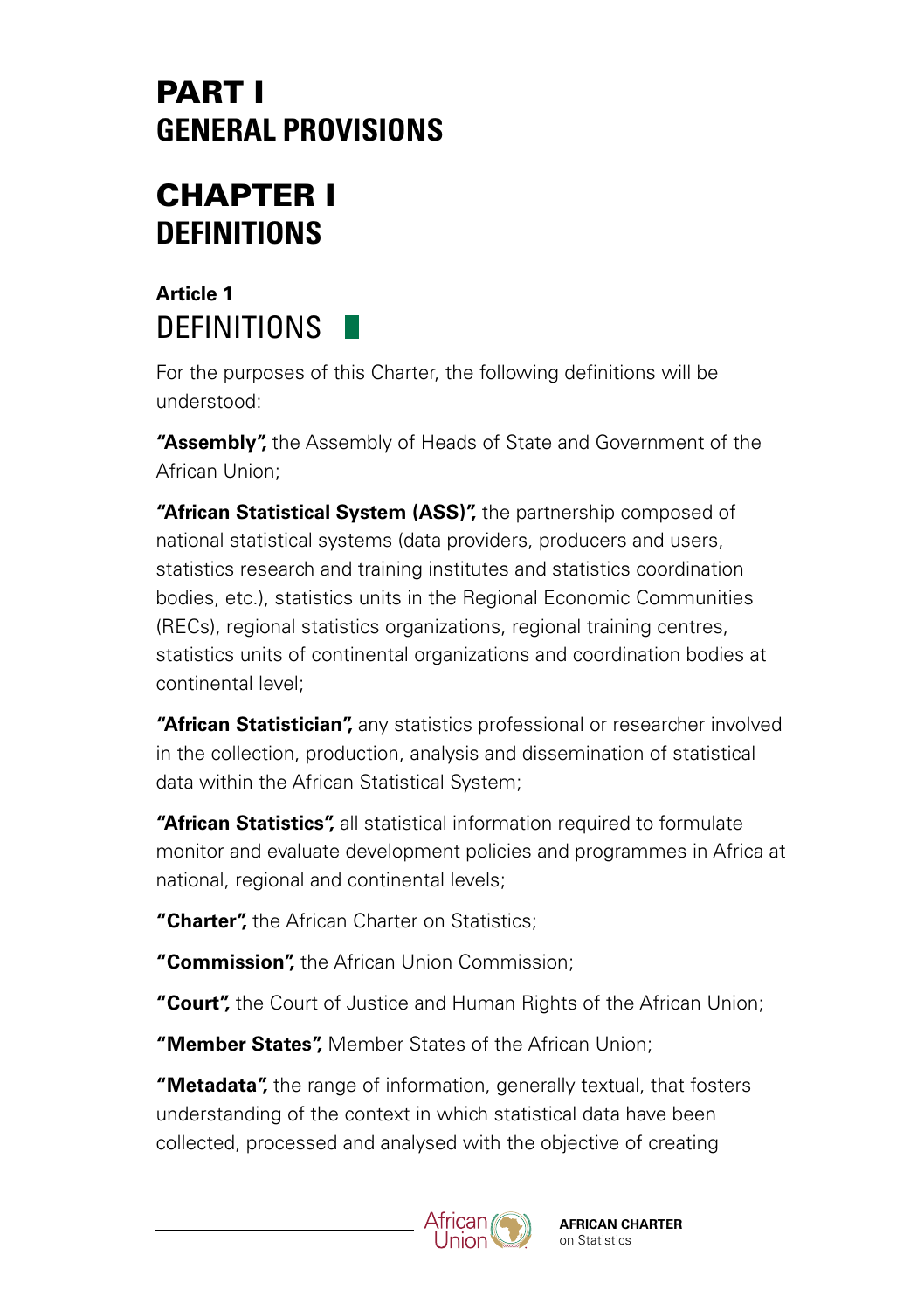statistical information (legal and regulatory texts, methods and concepts used at all levels of information processing, definitions and nomenclatures, etc.);

**"Official Statistics",** the body of statistical information produced, validated, compiled and disseminated by Statistics Authorities;

**"Regional Organisations",** Regional Economic Communities, Regional Statistical Organisations and Regional Training Centres;

**"State Parties",** Member States, which have ratified this Charter;

**"Statistical Information",** any organized quantitative and/or qualitative information obtained from statistical data that facilitate understanding of economic, political, demographic, social, environmental and cultural trends, and of gender and governance etc-related issues;

**"Statistics",** data required for production of organized statistical information, obtained from censuses and statistical surveys or administrative records;

**"Statistics Authorities",** national statistics institutes and/or other statistics organizations in charge of official statistics production and dissemination at national, regional and continental levels.

# CHAPTER II **OBJECTIVES**

### **Article 2** OBJECTIVES **N**

The objectives of this Charter are as follows:

- **1.** To serve as policy framework for statistics development in Africa, especially the production, management and dissemination of statistical data and information at national, regional and continental levels;
- **2.** To serve as advocacy tool and instrument for statistics development in the continent;
- **3.** To ensure improved quality and comparability of the statistics required to monitor the economic and social integration process in

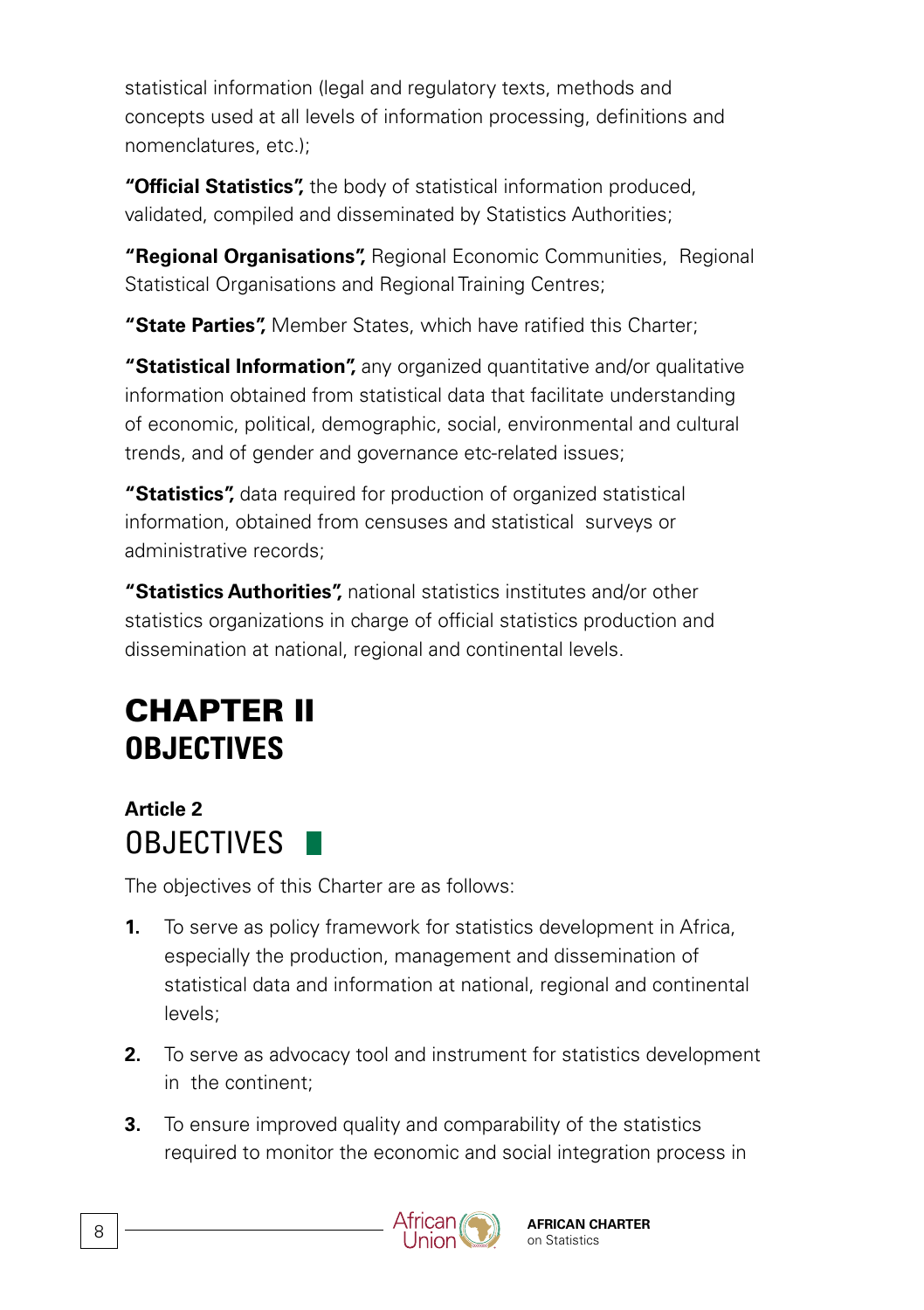the continent;

- **4.** To promote adherence to fundamental principles of production, storage, management, dissemination and use of statistical information in the African continent;
- **5.** To contribute to enhancing coordination of statistical activities and statistics institutions in Africa, including coordination of partners' interventions at national, regional and continental levels;
- **6.** To build institutional capacity of Statistics authorities in Africa thus ensuring their autonomy in operations, while paying particular attention to adequacy of human, material and financial resources;
- **7.** To serve as reference framework for the exercise of African statistician profession, professional code of ethics and best practices;
- **8.** To promote a culture of evidence-based policy formulation, monitoring and evaluation;
- **9.** To contribute to improved and effective functioning of the African statistics system and experience sharing; and
- **10.** To ensure that there is no duplication in the implementation of statistics programmes.

# CHAPTER III **CHARTER PRINCIPLES**

#### **Article 3** PRINCIPLES

The African Statistics System (ASS) organizations, African statisticians and all those operating in the field of statistics at the national, regional and continental levels shall respect the principles enshrined in the Resolution on the fundamental principles of official statistics adopted by the United Nations Commission for Statistics in April 1994. They shall also apply the best practices principles hereunder defined:

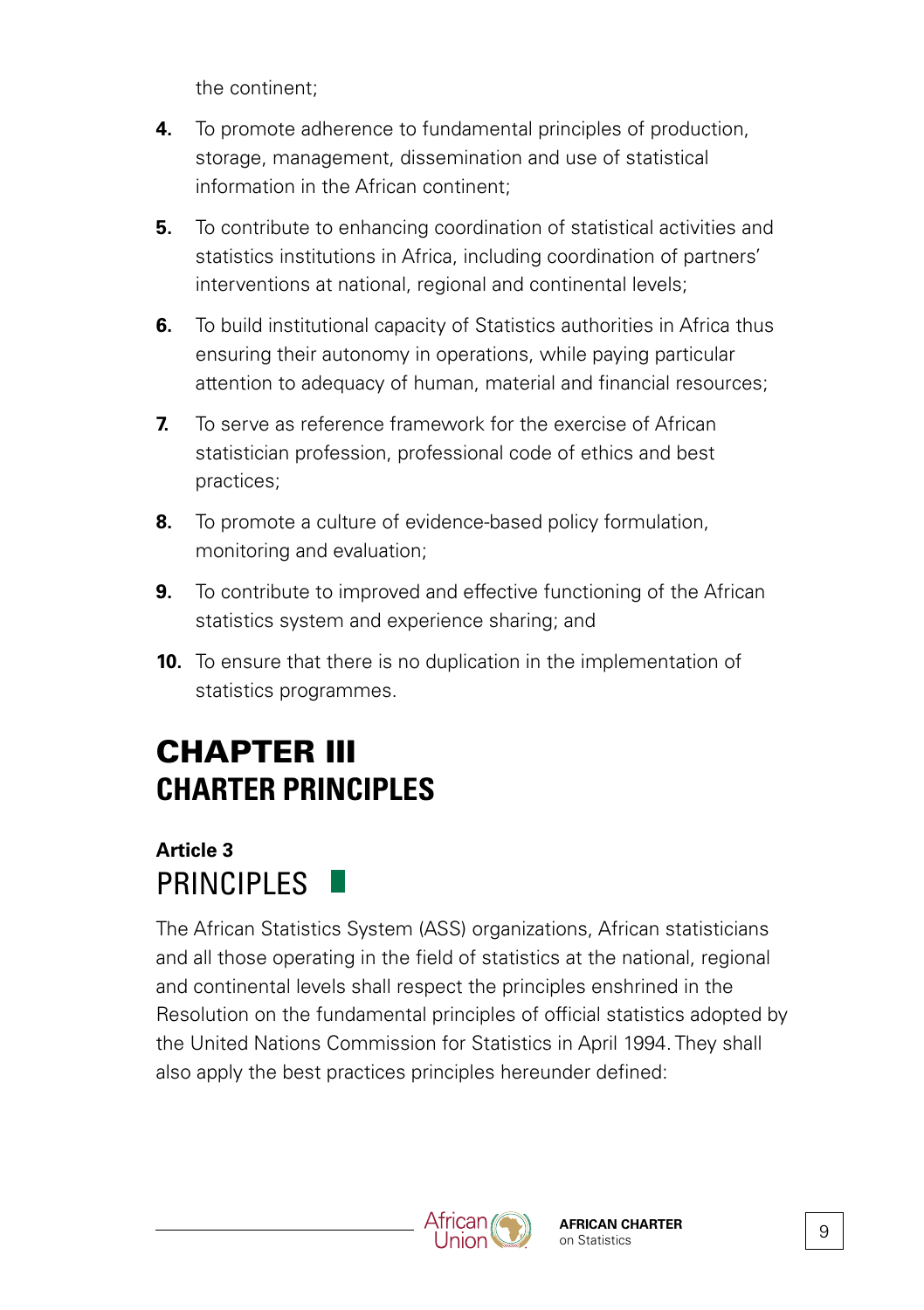#### Principle 1: Professional independence

- **Scientific independence:** Statistics authorities must be able to carry out their activities according to the principle of scientific independence, particularly vis-a-vis the political authorities or any interest group; this means that the methods, concepts and nomenclatures used in statistical operation shall be selected only by the Statistics authorities without any interference whatsoever and in accordance with the rules of ethics and good practice.
- **Impartiality:** Statistics authorities shall produce, analyse, disseminate, and comment on African statistics in line with the principle of scientific independence, and in an objective, professional and transparent manner;
- **Responsibility:** Statistics authorities and African statisticians shall employ unambiguous and relevant methods in the collection, processing, analysis and presentation of statistical data. Statistical authorities shall also have the right and duty to make observations on erroneous interpretation and improper use of the statistical information that they disseminate.
- **Transparency:** To facilitate proper interpretation of data, Statistics authorities shall provide information on their sources, methods and procedures that have been used in line with scientific standards. The domestic law governing operation of the statistical systems must be made available to the public.

#### Principle 2: Quality

- **Relevance:** African statistics shall meet the needs of users.
- **Sustainability:** African statistics shall be conserved in as detailed as possible a form to ensure their use by future generations, while preserving the principles of confidentiality and protection of respondents.
- **Data sources:** Data used for statistical purposes may be collected from diverse sources such as censuses, statistics surveys and/ or administrative records. The statistics Organizations shall choose their sources in consideration of the quality of data offered by such sources and their topicality, particularly the costs incurred by the respondents and sponsors. The use by statistics authorities of

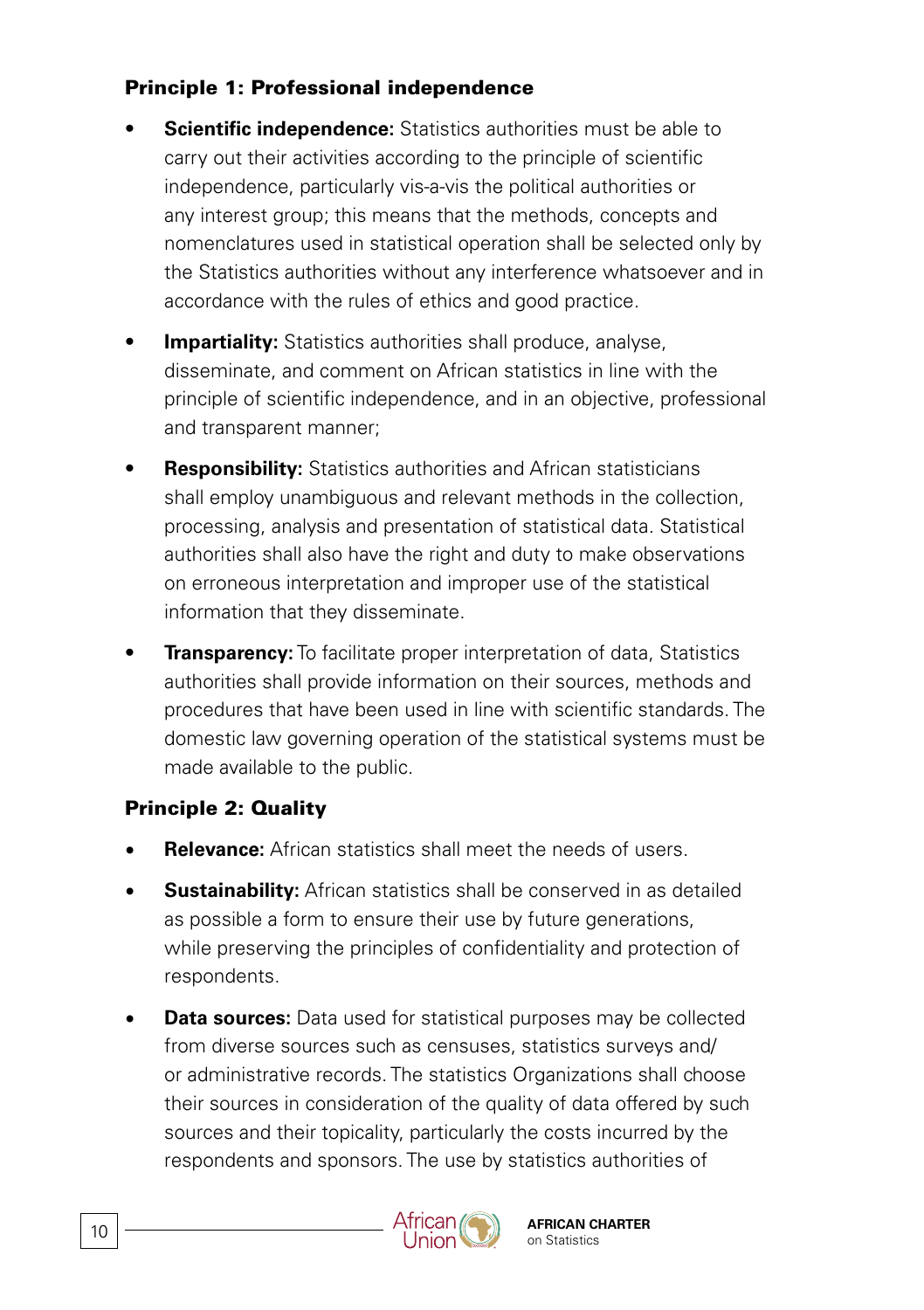administrative records for statistical purposes shall be guaranteed by domestic law, provided that confidentiality is preserved.

- **Accuracy and reliability:** African statistics shall be an accurate and reliable reflection of the reality.
- **Continuity:** Statistics authorities shall ensure continuity and comparability of statistical information over time.
- **Coherence and comparability:** African statistics shall be internally coherent over time and allow for comparison between regions and countries. To this end, these statistics shall make combined use of related data derived from different sources. It shall employ internationally recognized and accepted concepts, classifications, terminologies and methods.
- **Timeliness:** African statistics shall be disseminated in good time and, as far as possible, according to pre-determined calendar.
- **Topicality:** African statistics shall reflect current and topical events and trends.
- **Specificities:** Statistical data production and analytical methods shall take into account African peculiarities.
- **Awareness-building:** State Parties shall sensitize the public, particularly statistical data providers, on the importance of statistics.

#### Principle 3: Mandate for data collection and resources

- **Mandate:** Statistics authorities shall be endowed with a clear legal mandate empowering them to collect data for production of African statistics. At the request of statistics authorities, public administrations, business establishments, households and the general public may be compelled by domestic law to allow access to the data in their possession or provide data for the purpose of compilation of African statistics.
- **Resource Adequacy:** As far as possible, the resources available to Statistics authorities shall be adequate and stable to enable them to meet statistics needs at national, regional and continental levels. Governments of States Parties shall have the primary responsibility to provide such resources.

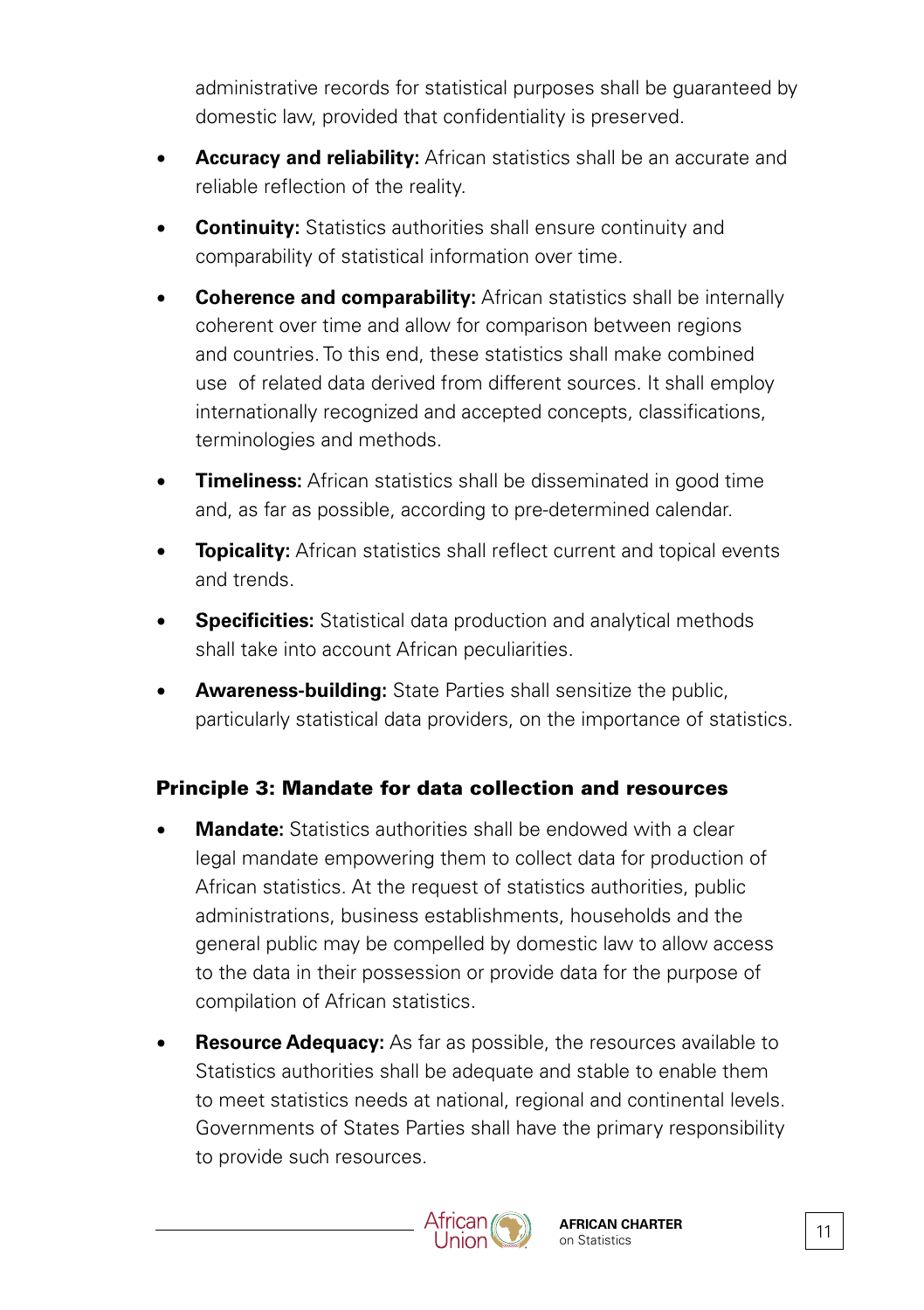**Cost-effectiveness:** Statistics authorities shall use the resources so provided effectively and efficiently. This presupposes, in particular, that operations shall as far as possible, be programmed in an optimal manner. Every effort shall be made to achieve improved production and use of the statistics derived from administrative records, to reduce the costs incurred by respondents and, as far as possible, avoid expensive direct statistical surveys.

#### Principle 4: Dissemination

- **Accessibility:** African statistics shall not be made inaccessible in any way whatsoever. This concomitant right of access for all users without restriction shall be guaranteed by domestic law. Micro-data may be made available to users on condition that the pertinent laws and procedures are respected and confidentiality is maintained.
- **Dialogue with users:** Mechanisms for consultation with all African statistics users without discrimination shall be put in place with a view to ensuring that the statistical information offered are commensurate with their needs.
- **Clarity and understanding:** Statistics shall be presented in a clear and comprehensible form. They shall be disseminated in a practical and appropriate manner, be available and accessible to all and accompanied by the requisite metadata and analytical commentaries.
- **Simultaneity:** African Statistics shall be disseminated in a manner that ensures that all users are able to use them simultaneously. Where certain authorities receive advance information under embargo, to allow them time to respond to possible questions, public announcement shall be made indicating the nature of such information, the identity of the recipients and the set timeframe before its public dissemination.
- **Correction:** Statistics authorities shall correct publications containing significant errors using standard statistical practices or, for very serious cases, suspend dissemination of such statistics. In that event, the users shall be informed in clear terms of the reasons for such corrections or suspension.

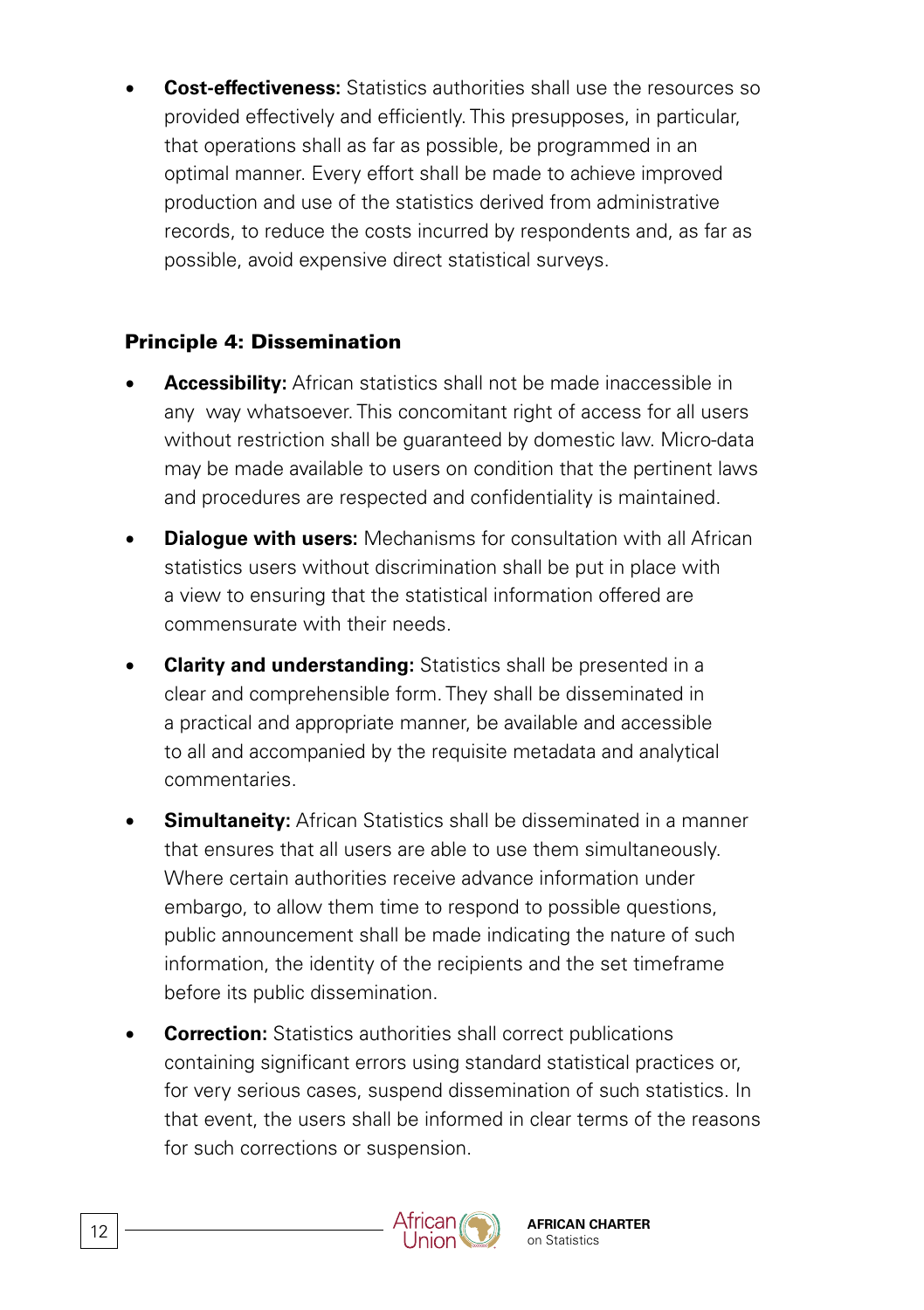#### Principle 5: Protection of individual data, information sources and respondents

- **Confidentiality:** National Statistics authorities, African statisticians and all those operating in the field of statistics in Africa shall absolutely guarantee the protection of the private life and business secrets of data providers (households, companies, public institutions and other respondents), the confidentiality of the information so provided and the use of such information for strictly statistical purposes.
- **Giving assurances to Data providers:** Persons or entities interviewed during statistical surveys shall be informed of the objective of such interviews and of the measures put in place to protect the data provided.
- **Objective:** Data concerning individuals or entities collected for statistical purposes shall in no circumstance be used for judicial proceedings or punitive measures or for the purpose of taking administrative decisions against such individuals or entities.
- **Rationality:** Statistics authorities shall not embark upon statistical surveys except where pertinent information is unavailable from administrative records or the quality of such information is inadequate in relation to the quality requirements of statistical information.

#### Principle 6: Coordination and Cooperation

- **Coordination:** Coordination and collaboration amongst Statistics authorities in a given country are essential in ensuring quality and harmonious statistical information. Similarly, coordination and dialogue amongst all Members of the African Statistical System are vital for harmonization, production and use of African statistics.
- **Co-operation:** Bilateral and multilateral statistics cooperation shall be encouraged with a view to upgrading African statistics production

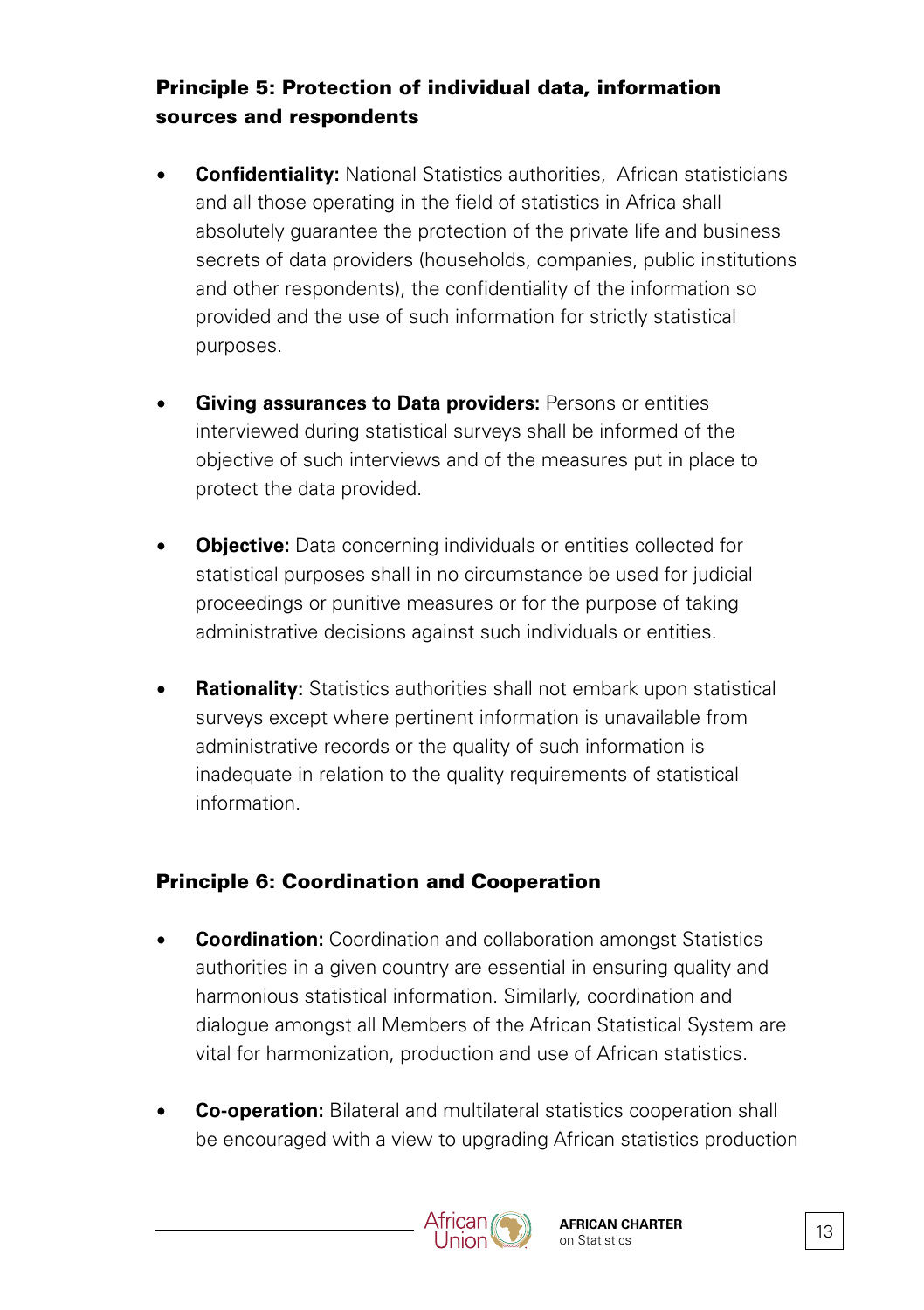systems.

# CHAPTER IV **COMMITMENT OF STATES PARTIES**

# **Article 4** COMMITMENT OF THE STATES PARTIES

States Parties accept the objectives and principles enshrined in this Charter to reinforce their national statistical policies and systems and undertake to institute appropriate measures, especially legislative, regulatory and administrative to ensure that their laws and regulations are in conformity with this Charter.

# CHAPTER V **IMPLEMENTATION, MONITORING AND EVALUATION MECHANISMS, AND SCOPE OF THE CHARTER**

### **Article 5** AT NATIONAL LEVEL

States Parties shall ensure the implementation of this Charter in their respective countries.

# **Article 6** AT REGIONAL LEVEL

States Parties shall ensure that the objectives and principles governing statistics at regional level are in conformity with this Charter. To this end, they shall monitor the activities of regional statistics organizations.

# **Article 7** AT CONTINENTAL LEVEL F

**1.** The Commission shall, in collaboration with all members of the African statistical system, institute an appropriate mechanism for

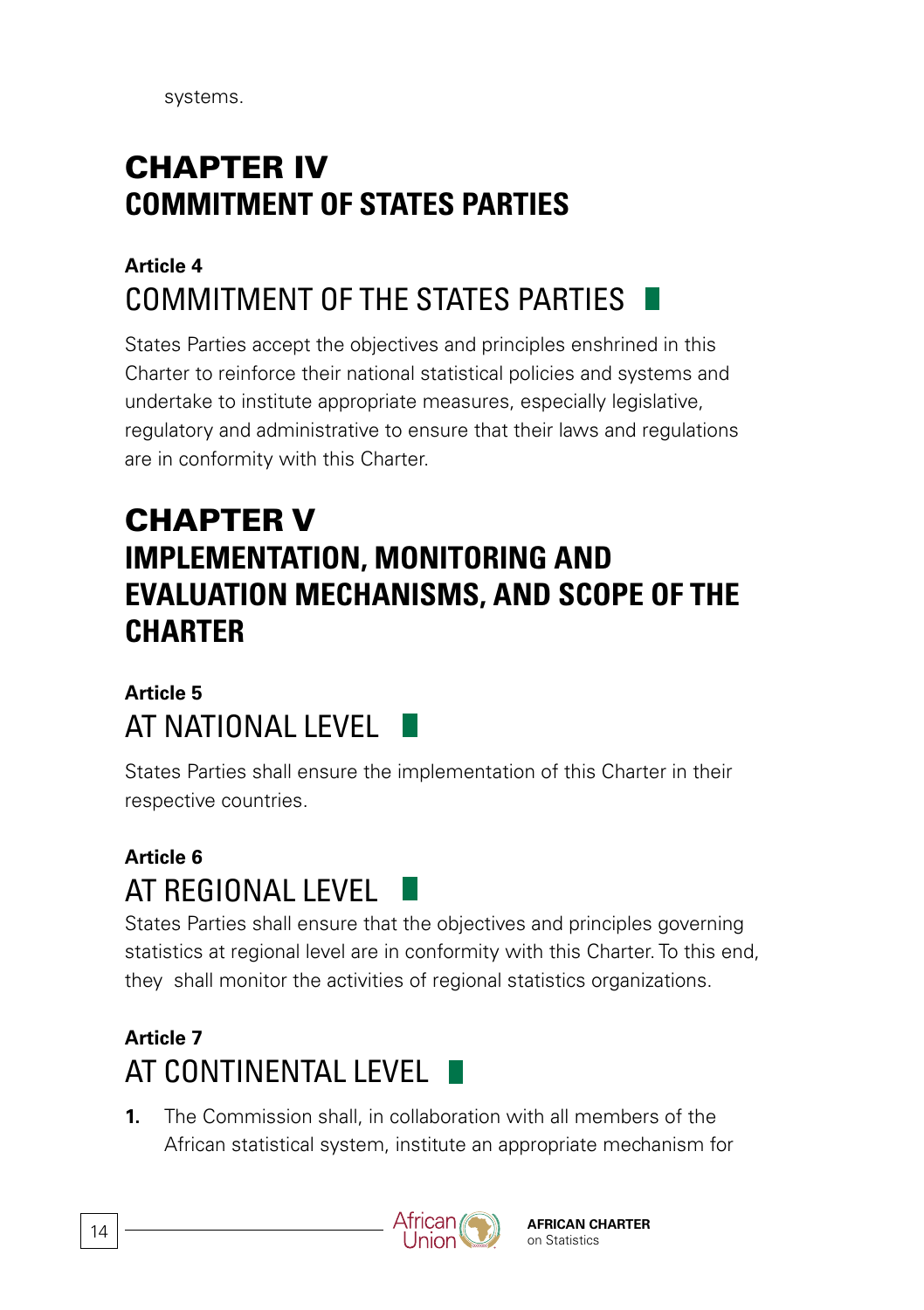implementation, monitoring and evaluation of this Charter.

- **2.** The Commission shall be the central coordination organ for implementation of this Charter in conformity with Article 8 hereunder, and shall carry out the following activities:
	- **a)** assisting States Parties in implementation of this Charter
	- **b)** coordinating measures geared to evaluating implementation of this Charter;
	- **c)** undertaking robust advocacy for the development of statistics in Africa as a key infrastructure for Africa's renaissance;
	- **d)** ensuring that States Parties establish national funds for statistics development; and
	- **e)** contributing to the promotion of a culture of statistics in cooperation with the entire membership of African statistics system.

#### **Article 8**

# RELATION BETWEEN THE MEMBERS OF AFRICAN STATISTICS SYSTEM **N**

- **1.** The African Statistics System is a partnership which functions as a network in conformity with the subsidiarity principle. This principle consists in taking the measures needed for the systems to function to such levels as would enable it achieve maximum effectiveness. Each Member, in the area that concerns it, shall ensure proper coordination of the system.
- **2.** The Implementation of this Charter should enable sub-regional, regional and continental organizations to fully play their role in Africa's development in compliance with the principle of subsidiarity. It should also lead to provision of reliable statistical data for Africans and development partners, for better understanding of the situation in the continent.

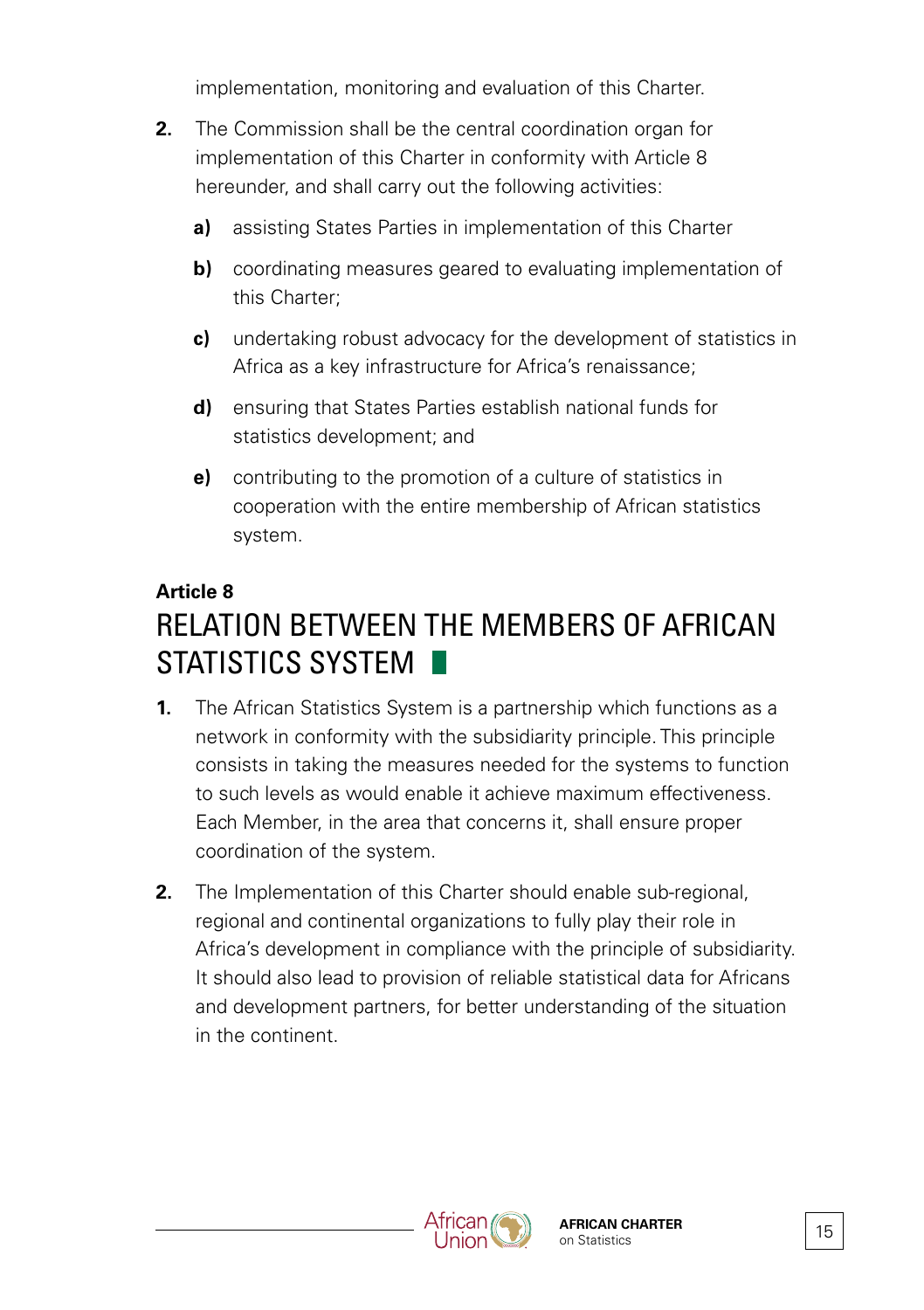# **Article 9** COOPERATION BETWEEN THE AFRICAN STATISTICAL SYSTEM, THIRD PARTIES

- **1.** The African Statistical System may conclude cooperation agreements with third parties.
- **2.** In the implementation of this Charter, the African Statistical System shall enter into cooperative relations with the global statistics system, particularly the Specialized Institutions of the United Nations and any other international organization.
- **3.** Information on cooperation agreements concluded with Third Parties shall be communicated to the Policy Organs of the Union and Member States.

# **Article 10** SCOPE OF APPLICATION

This Charter shall be applicable to all activities relating to statistics development, including its institutional environment, statistics production process and statistics products. It shall, in particular, apply to the following activities:

- statistical legislation:
- statistics advocacy actions;
- harmonization of statistical information gathering, production and dissemination methods;
- human and financial resource mobilization for statistics activities development and for effective operation of the African statistics system;
- establishing and updating definitions and concepts, norms and standards, nomenclatures and methodologies;
- coordination of statistical activities;
- data gathering, processing, management and archiving;
- dissemination and use of statistical information;

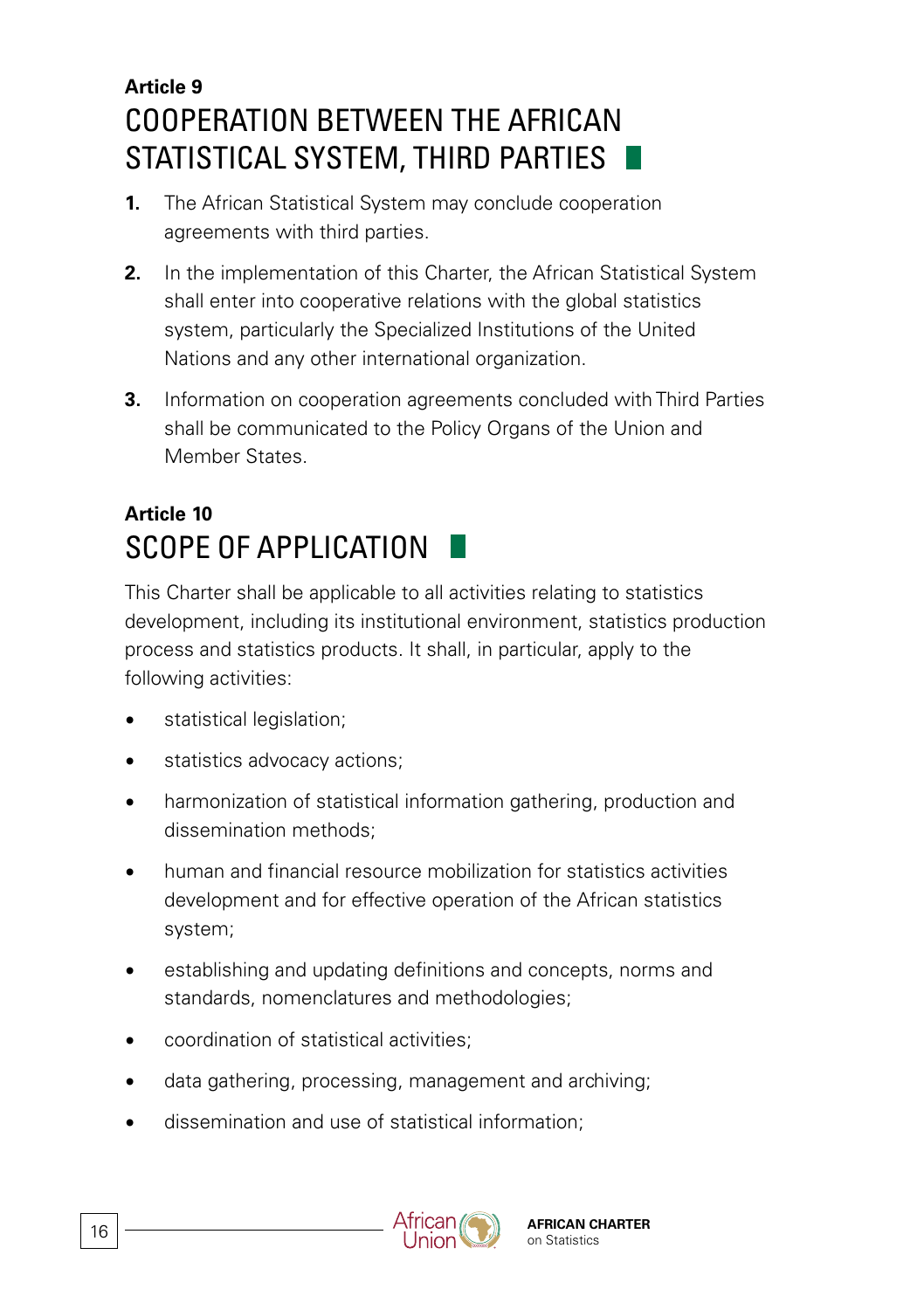- statistical analysis and research; and
- statistics training and human resource development.

# **Article 11** POPULARIZATION OF THE CHARTER

States Parties shall take all appropriate measures to ensure the widest possible dissemination of this Charter in accordance with the relevant provisions and procedures of their respective constitutions.

# PART II **FINAL PROVISIONS**

### **Article 12** SAFEGUARD CLAUSE

No provision in the present Charter shall be interpreted as derogating from the principles and values contained in other relevant instruments for the promotion of statistics development in Africa.

# **ARTICLE 13**  INTERPRETATION

The Court shall be seized with matters of interpretation arising from the application or implementation of this Charter. Pending the establishment of the Court, such matters shall be submitted to the Assembly.

# **Article 14** SIGNATURE, RATIFICATION AND ACCESSION

- **1.** This Charter shall be open for signature, ratification and accession by all Member States, in accordance with their respective constitutional procedures.
- **2.** The instruments of ratification or accession shall be deposited with the Chairperson of the Commission.



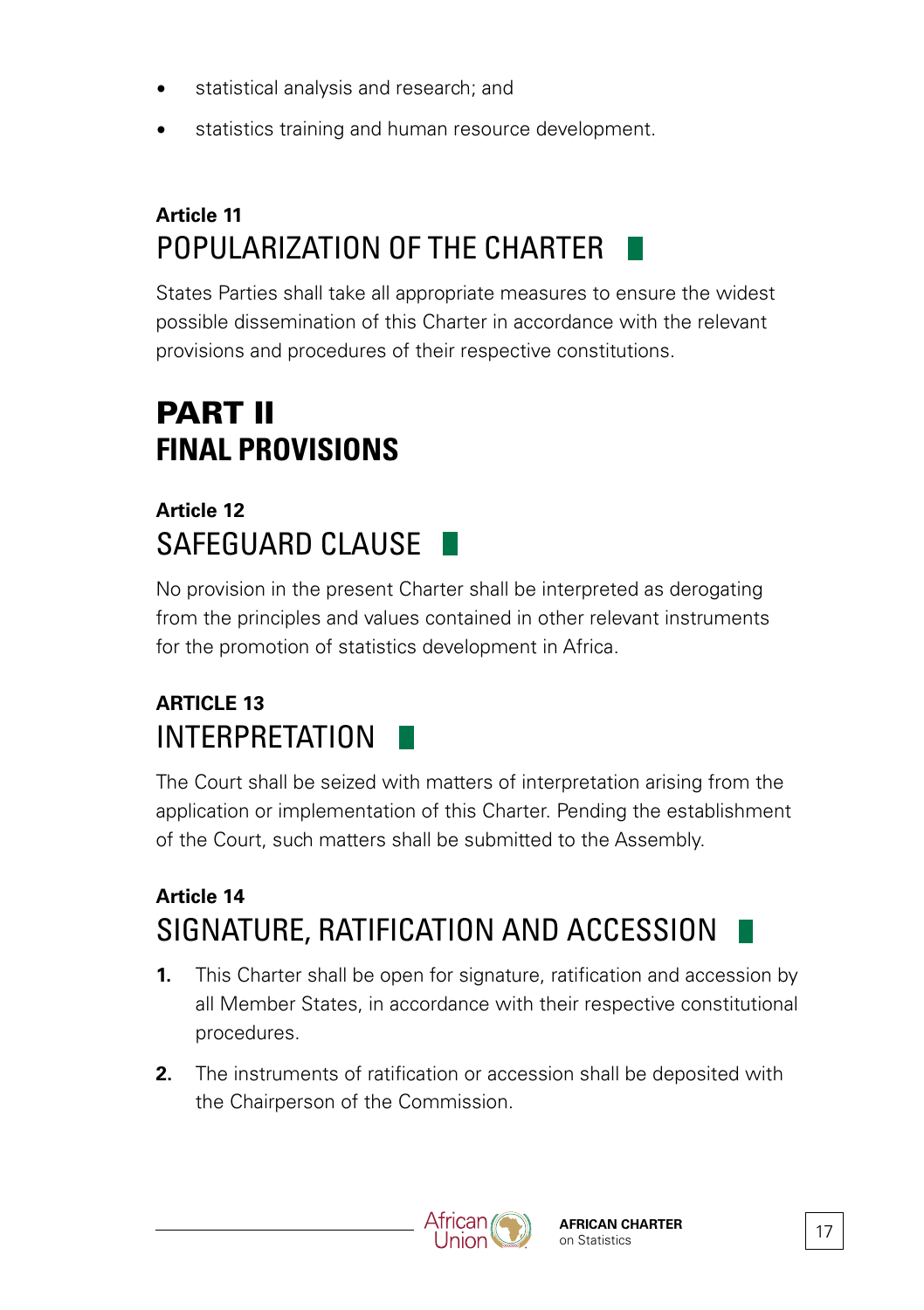### **Article 15** ENTRY INTO FORCE

- **1.** This Charter shall enter into force thirty (30) days after the deposit of the instruments of ratification by fifteen (15) Member States.
- **2.** For each Member State that accedes to this Charter after its entry into force, the Charter shall become effective on the date the State deposits its instrument of accession with the Chairperson of the Commission.
- **3.** The Chairperson of the Commission shall notify Member States of the entry into force of this Charter.

### **Article 16** AMENDMENT AND REVISION

- **1.** Any State Party may submit proposals for amendment or revision of this Charter;
- **2.** Proposals for amendment or revision shall be submitted, in writing, to the Chairperson of the Commission who shall transmit copies thereof to the State Parties within thirty (30) days following the date of receipt of such proposals;
- **3.** The Assembly shall, on the recommendation of the Executive Council, consider such proposals within one (1) year following the notification of State Parties, in keeping with the provisions of paragraph 2 of this Article.
- **4.** Amendments or revision shall be adopted by the Assembly and then submitted for ratification by all Member States in accordance with their respective constitutional procedures. Such amendments or revision shall become effective following the deposit of instruments of ratification by fifteen (15) States Parties.

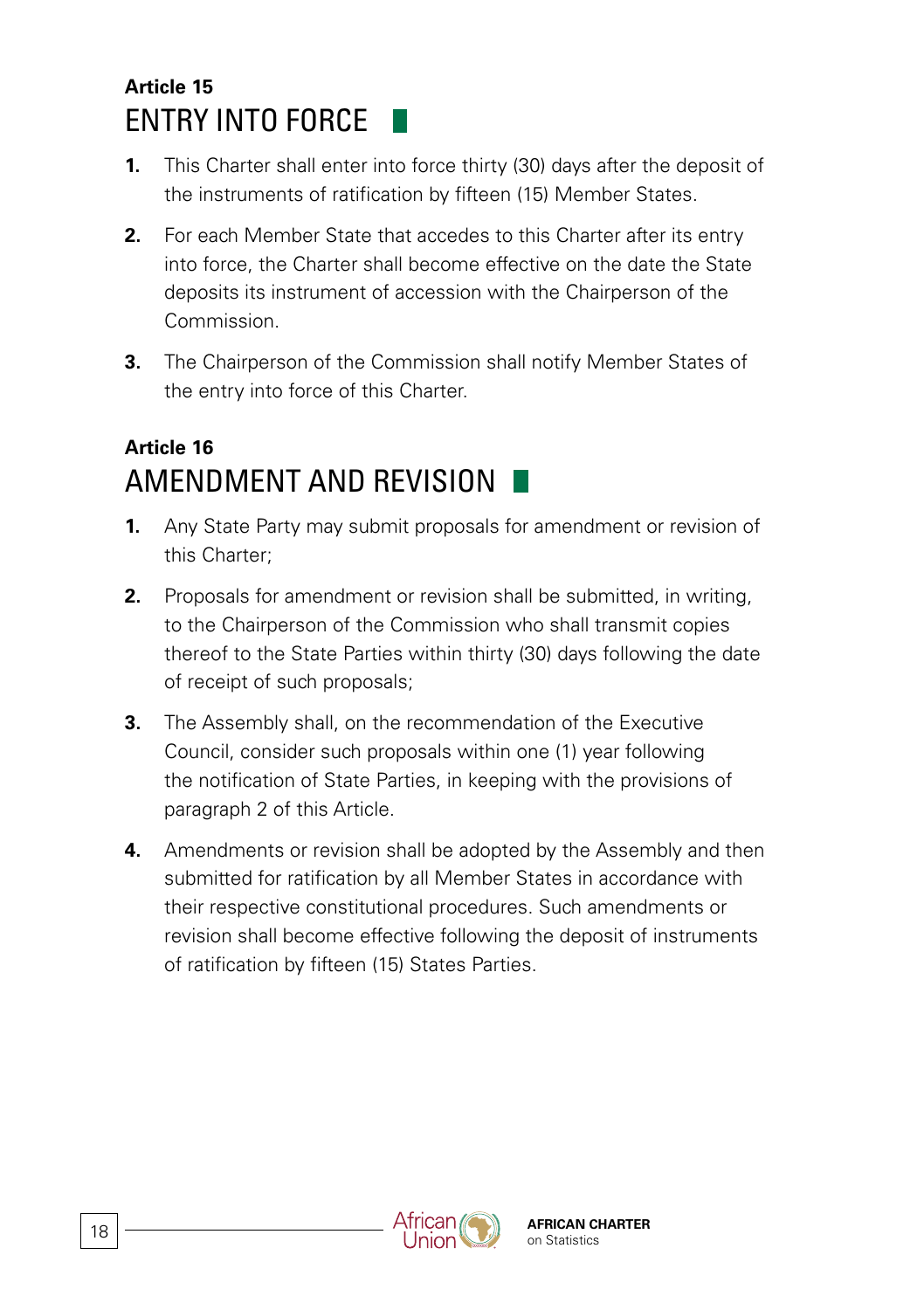### **Article 17** DEPOSITORY

This Charter, drawn up in four (4) original texts in the Arabic, English, French and Portuguese languages, all four (4) texts being equally authentic, shall be deposited with the Chairperson of the Commission who shall transmit certified copies thereof to each signatory State and notify them of the dates of the deposit of the instruments of ratification or accession. The Chairperson shall, upon its entry into force, register this Charter with the Secretary General of the United Nations.

# **List of Countries which have Signed, Ratified/ Acceded to the African Charter on Statistics**

| <b>No</b>    | <b>Country</b><br>/Pays     | Date of/de<br><b>Signature</b> | Date of/ de<br>Ratification/<br><b>Accession</b> | <b>Date</b><br>Deposited/<br>Date de Depot |
|--------------|-----------------------------|--------------------------------|--------------------------------------------------|--------------------------------------------|
| 1            | Algeria                     |                                |                                                  |                                            |
| $\mathbf{2}$ | Angola                      | 27/01/2012                     |                                                  |                                            |
| 3            | <b>Benin</b>                | 17/08/2009                     | 06/11/2014                                       | 10/02/2016                                 |
| 4            | <b>Botswana</b>             |                                |                                                  |                                            |
| 5            | Burkina Faso                | 06/07/2010                     | 08/05/2013                                       | 12/06/2013                                 |
| 6            | Burundi                     | 04/07/2013                     | 17/05/2014                                       | 16/07/2014                                 |
| 7            | Cameroon                    |                                | 27/06/2016                                       | 24/05/2017                                 |
| 8            | Central African<br>Rep.     |                                |                                                  |                                            |
| 9            | Cape Verde                  | 10/07/2012                     |                                                  |                                            |
| 10           | Chad                        |                                | 03/03/2015                                       | 27/04/2015                                 |
| 11           | Côte d'Ivoire               | 11/06/2009                     | 16/10/2013                                       | 28/11/2013                                 |
| $12 \,$      | Comoros                     | 02/02/2010                     |                                                  |                                            |
| 13           | Congo                       | 28/06/2009                     | 18/08/2013                                       | 26/11/2013                                 |
| 14           | Djibouti                    |                                |                                                  |                                            |
| 15           | Democratic Rep.<br>of Congo | 02/02/2010                     |                                                  |                                            |

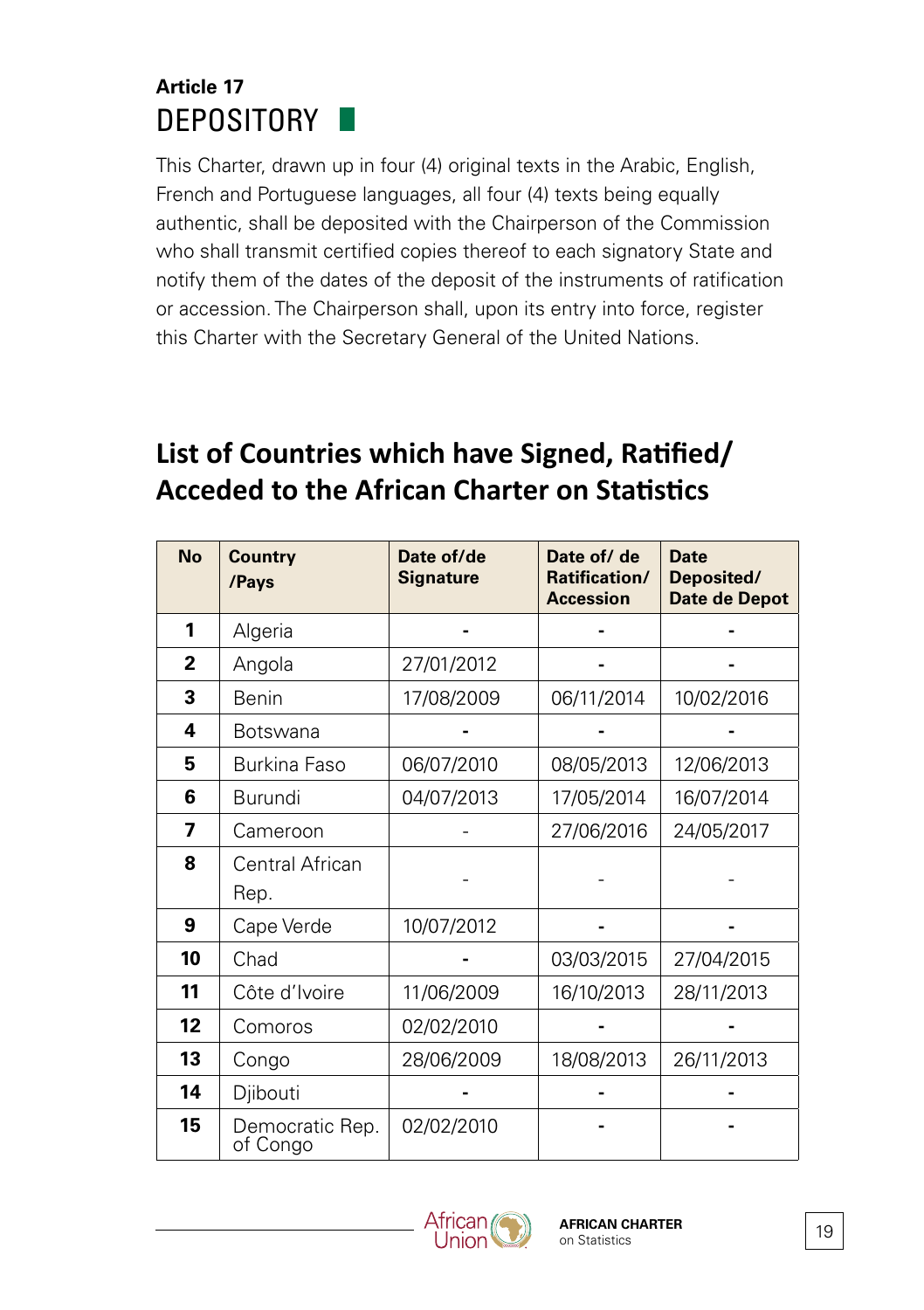| 16 | Egypt                                  |            |            |            |
|----|----------------------------------------|------------|------------|------------|
| 17 | Equatorial<br>Guinea                   | 30/01/2011 |            |            |
| 18 | Eritrea                                |            |            |            |
| 19 | Ethiopia                               |            | 13/02/2014 | 24/04/2014 |
| 20 | Gabon                                  | 29/01/2010 | 09/09/2014 | 04/11/2014 |
| 21 | Gambia                                 | 30/06/2009 | 11/07/2018 | 04/02/2019 |
| 22 | Ghana                                  | 28/06/2009 | 12/10/2016 | 30/12/2016 |
| 23 | Guinea-Bissau                          | 27/01/2012 |            |            |
| 24 | Guinea                                 | 27/01/2012 |            |            |
| 25 | Kenya                                  | 25/01/2010 |            |            |
| 26 | Libya                                  |            |            |            |
| 27 | Lesotho                                | 20/05/2013 | 17/04/2014 | 21/05/2014 |
| 28 | Liberia                                | 31/05/2011 |            |            |
| 29 | Madagascar                             | 24/06/2014 |            |            |
| 30 | Mali                                   | 22/10/2010 | 06/04/2011 | 13/07/2011 |
| 31 | Malawi                                 | 05/08/2010 | 15/06/2012 | 10/07/2012 |
| 32 | Morocco                                |            |            |            |
| 33 | Mozambique                             | 17/06/2009 | 02/04/2013 | 25/04/2013 |
| 34 | Mauritania                             |            |            |            |
| 35 | Mauritius                              | 21/01/2010 | 27/01/2010 | 09/02/2010 |
| 36 | Namibia                                |            | 13/01/2017 | 23/01/2017 |
| 37 | Nigeria                                |            |            |            |
| 38 | Niger                                  | 12/05/2009 | 10/05/2012 | 13/06/2012 |
| 39 | Rwanda                                 | 15/05/2009 |            |            |
| 40 | South Africa                           |            |            |            |
| 41 | Sahrawi Arab<br>Democratic<br>Republic |            |            |            |
| 42 | Senegal                                | 24/02/2010 |            |            |
| 43 | Seychelles                             |            |            |            |
| 44 | Sierra Leone                           | 18/06/2009 |            |            |
| 45 | Somalia                                |            |            |            |
| 46 | South Sudan                            |            |            |            |

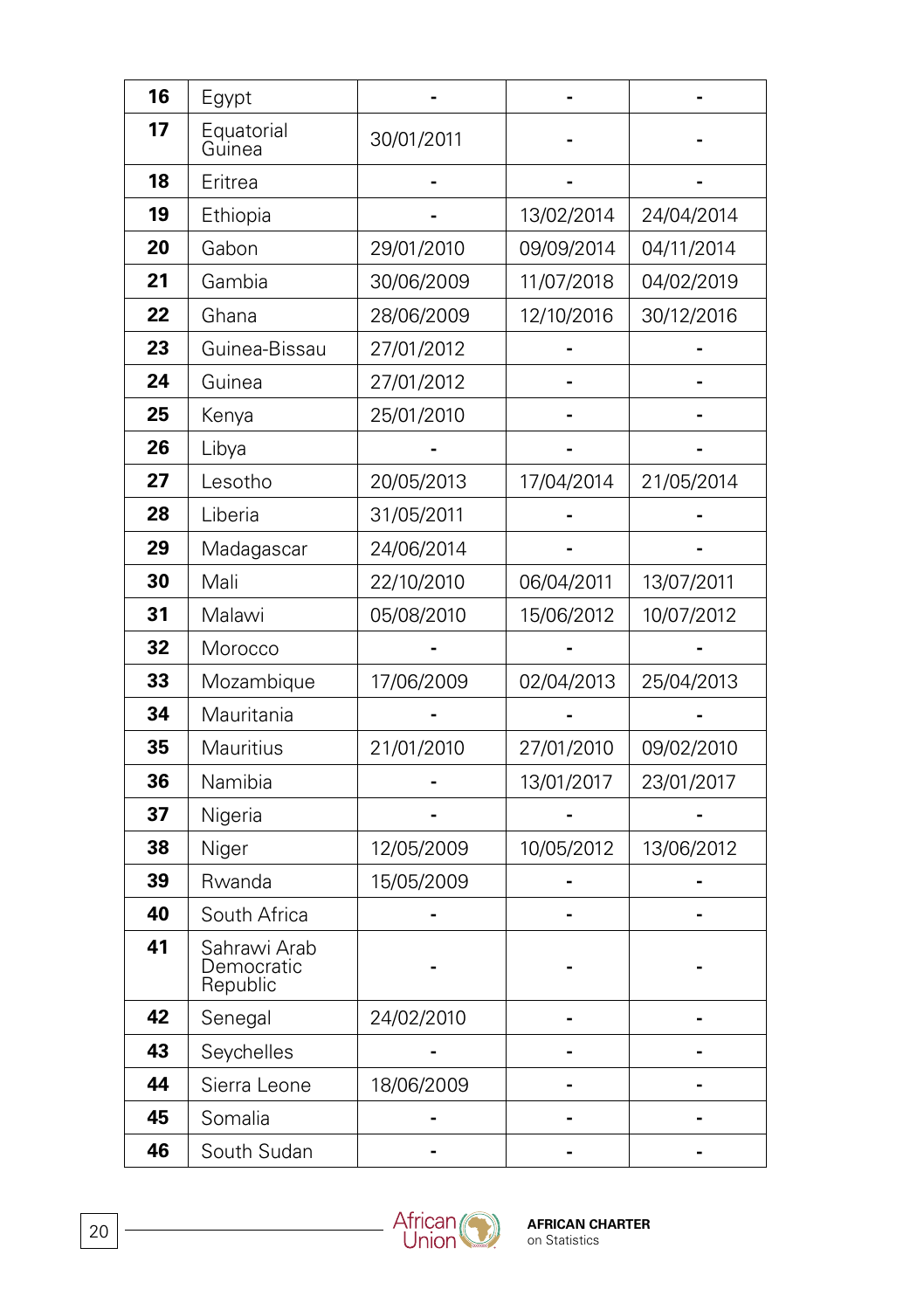|    | <b>Total</b><br>countries: 55 | of<br>signature: 33 | οf<br>ratification<br>: 23 | οf<br>deposit: 23 |
|----|-------------------------------|---------------------|----------------------------|-------------------|
| 55 | Zimbabwe                      |                     |                            |                   |
| 54 | Zambia                        | 31/01/2010          | 15/11/2013                 | 26/12/2013        |
| 53 | Uganda                        | 22/01/2014          | 10/10/2016                 | 15/12/2016        |
| 52 | Tunisia                       | 15/07/2012          | 02/12/2014                 | 08/01/2015        |
| 51 | Togo                          | 12/05/2009          | 11/06/2014                 | 15/07/2014        |
| 50 | Tanzania                      | 23/03/2012          |                            |                   |
| 49 | Eswatini                      |                     |                            |                   |
| 48 | Sudan                         |                     |                            |                   |
| 47 | Sao Tome &<br>Principe        | 01/02/2010          | 25/11/2016                 | 24/01/2017        |